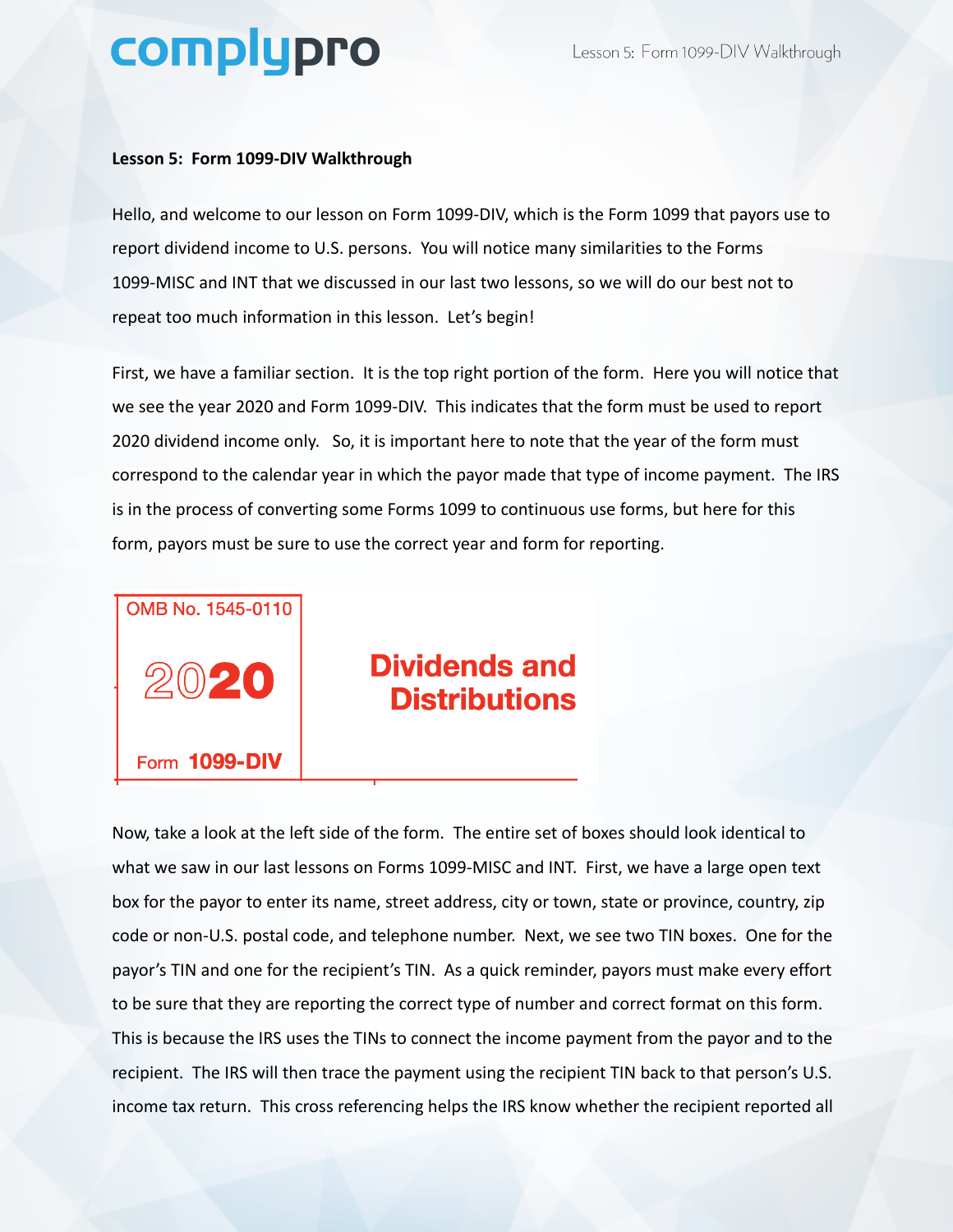of the income it received on its tax return for the year. If a Form 1099 is filed by a payor and the income is not found on the individual recipient's income tax return, the IRS may issue an automated notice to the individual asking why the income was not reported!

After the name, address, and TIN boxes, we have an address box for the recipient. The slight difference here is that the information is parsed onto separate lines instead of one large open text box. This is for purposes of collecting and exchanging information. Having parsed data fields makes it easier to search for specific payee information. The parsed information required here is for the name, street address, city or town, state or province, country, and zip code or non-U.S. postal code of the recipient.

Just below that box, we have another recipient related box called Account Number. I know this is all sounding familiar to you and hope this is serving as a good review! The Account Number box is a chapter 4 filing requirement. Payors must include the account number if it has multiple accounts for a payee or recipient and the payor is filing more than one Form 1099-INT for that payee or recipient. Although this is a chapter 4 requirement, the IRS does encourage all payors and filers to designate account numbers for all Forms 1099-INT that they file. Account numbers also help payors identify accounts when recipients call with questions or when B Notices are received for Forms 1099 filed with a name and TIN mismatch.

Separately, and related to our next box on this form, this account number would be required if the payor checks the FATCA filing requirement box. In our last lesson, we learned that the FATCA Filing Requirement Box is a check box that relates to chapter 4 or the Foreign Account Tax Compliance Act. It is where U.S. and non-U.S. payors that are non-U.S. financial institutions indicate that they are reporting payments to a U.S. account according to an election they made under chapter 4. It is also a checkbox for non-U.S. financial institutions that make the same election and are reporting a U.S. account for chapter 4 purposes, but if no payments are made during the year that should be reported on Form 1099 or that it made a reportable payment to a U.S. account, but that payment did not reach the threshold for reporting. In short, these financial institutions or FIs, are really reporting the U.S. account holder to the IRS on a Form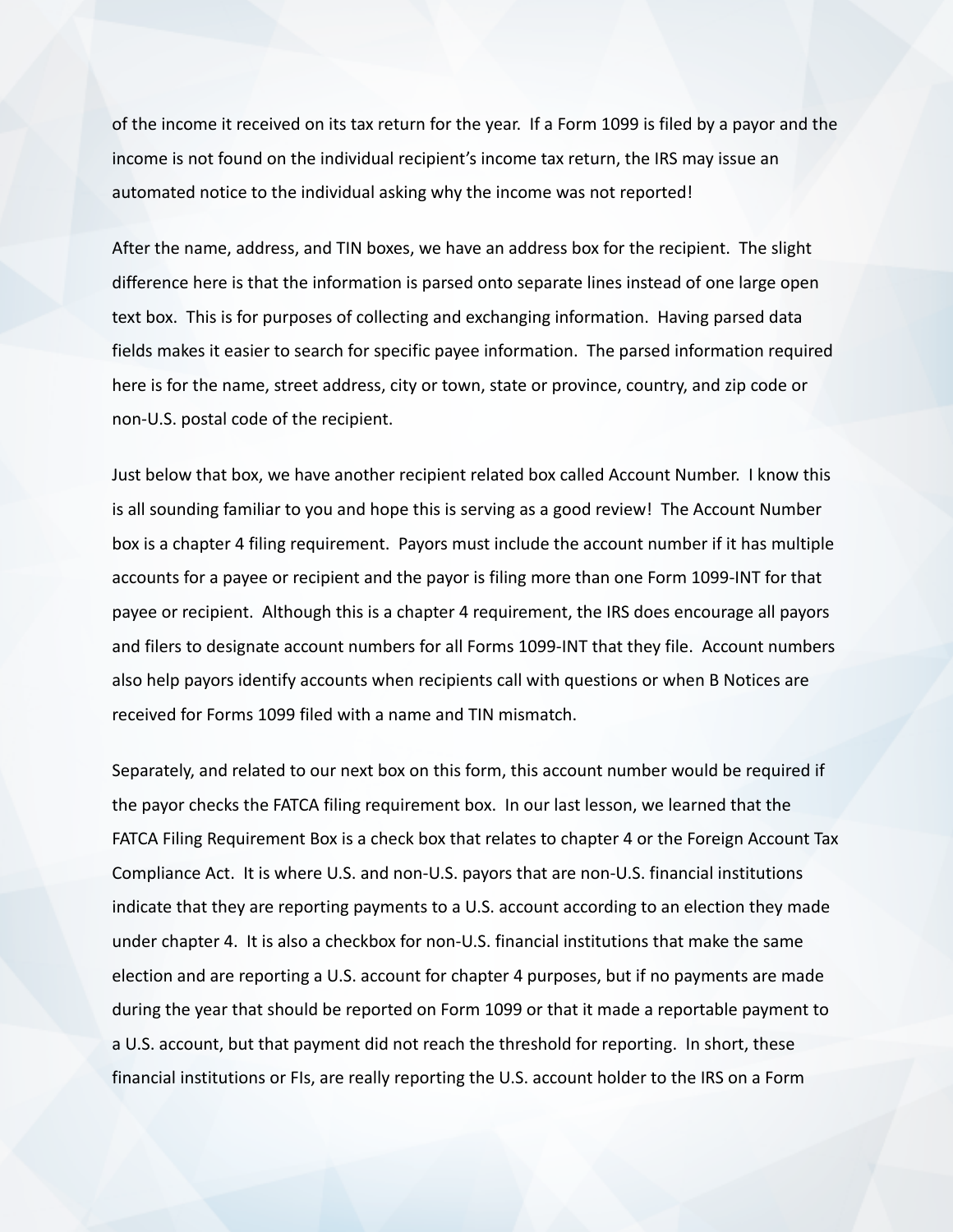1099 instead of using the chapter 4 Form 8966 or other IGA reporting equivalent. The FI would simply enter 0 dollars in box 3, for other income, to alert the IRS of this type of filing.

Under the FATCA filing requirement box, we have the second TIN notification box. Payors will enter an X in this box if the IRS notified them two times within three calendar years that the payee provided an incorrect TIN. You will learn more about the two in three year rule in the deep dive course on backup withholding and section 3406. Payors that mark this box will alert the IRS not to send any further notices about this particular payee and account. If the payor received both IRS notices in the same year or received them in different years, but they both relate to information returns filed for the same year then the payor would not check this box. This means that during a three year period, let's say years 2018, 2019, and 2020, a payor received an IRS notice about a payee's incorrect TIN for information returns filed for calendar year 2018 and then again for information returns filed for calendar year 2019. It also means that the payor that may have been notified in June and November of 2018 for information returns filed for calendar year 2017. In this case, the payor would not check the second TIN notification box, unless it receives another notice within the three-year period. For purposes of this two-notices in three-years rule, the payor will be considered to have received one notice if they were both received in the same year – as in our June and November 2018 example.